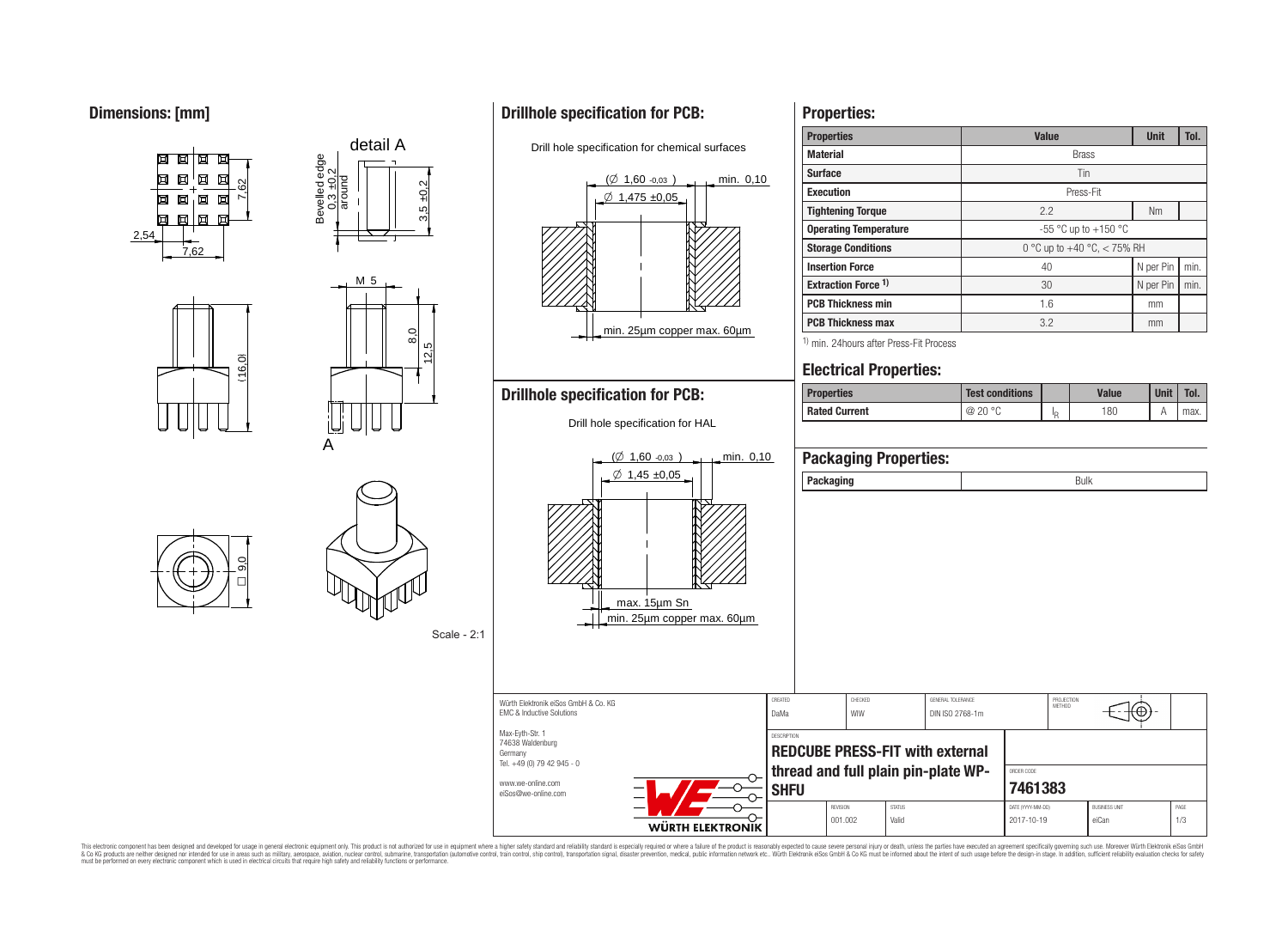## **Cautions and Warnings:**

## **The following conditions apply to all goods within the product series of WP-SHFU of Würth Elektronik eiSos GmbH & Co. KG:**

#### **General:**

All recommendations according to the general technical specifications of the data-sheet have to be complied with.

The responsibility for the applicability of customer specific products and use in a particular customer design is always within the authority of the customer.

#### **Product Specific:**

Follow all instructions in the datasheet, especially:

- Drill-hole specifications.
- Wave and reflow soldering is not applicable.
- The maximum permissible torques must be complied with to prevent mechanical destruction.
- While press-fit process PCB should be supported against bending.
- Chip formation due to material displacement is permitted.

| Würth Flektronik eiSos GmbH & Co. KG<br><b>EMC &amp; Inductive Solutions</b> |                  | CREATED<br>DaMa                                                                              | CHECKED<br>WIW      |                        | GENERAL TOLERANCE<br>DIN ISO 2768-1m |                                 | PROJECTION<br>METHOD | $+\oplus$                     |             |
|------------------------------------------------------------------------------|------------------|----------------------------------------------------------------------------------------------|---------------------|------------------------|--------------------------------------|---------------------------------|----------------------|-------------------------------|-------------|
| Max-Eyth-Str. 1<br>74638 Waldenburg<br>Germany<br>Tel. +49 (0) 79 42 945 - 0 |                  | DESCRIPTION<br><b>REDCUBE PRESS-FIT with external</b><br>thread and full plain pin-plate WP- |                     |                        |                                      | ORDER CODE                      |                      |                               |             |
| www.we-online.com<br>eiSos@we-online.com                                     |                  | <b>SHFU</b>                                                                                  |                     | 7461383                |                                      |                                 |                      |                               |             |
|                                                                              | WÜRTH ELEKTRONIK |                                                                                              | REVISION<br>001.002 | <b>STATUS</b><br>Valid |                                      | DATE (YYYY-MM-DD)<br>2017-10-19 |                      | <b>BUSINESS UNIT</b><br>eiCan | PAGE<br>2/3 |

This electronic component has been designed and developed for usage in general electronic equipment only. This product is not authorized for subserved requipment where a higher selection equipment where a higher selection